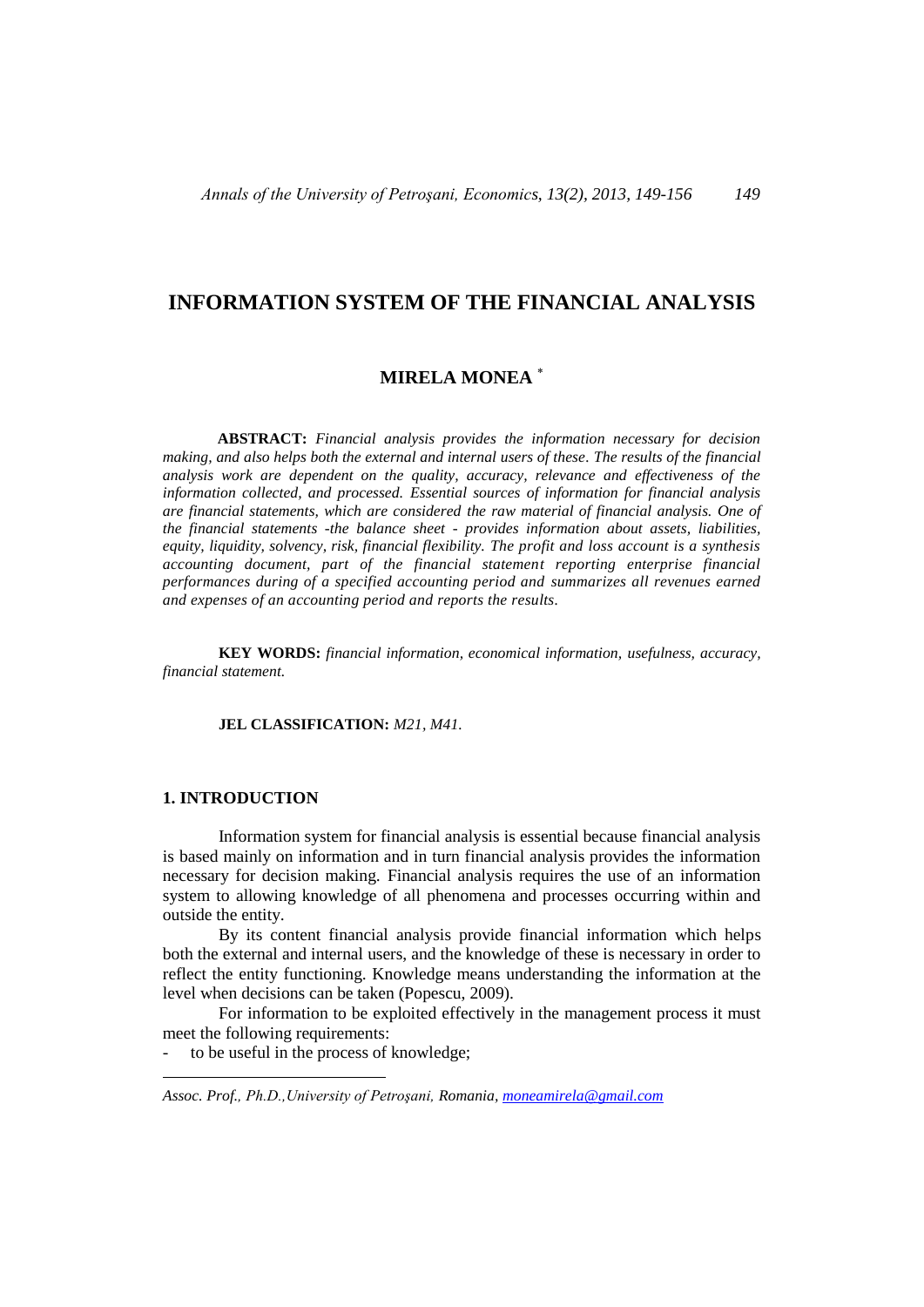- to be accurate and to reflect accurately and objectively analyzed phenomenon;
- to reflect causal relationships of economic phenomena.

Financial statement analysis is an exceptionally powerful tool for a variety of users of financial statements, each having different objectives in learning about the financial circumstances of the entity.

# **2. INFORMATION TYPOLOGY AND THE MAIN FEATURES OF INFORMATION**

Information system is essential to the financial analysis and it is formed of two categories of sources: external sources and internal sources generated by the internal process. External sources generate the information necessary for the orientation of the entity activity into the complex context of economy in order to achieving its specific objectives and internal sources reflect the proper functioning of the entity.

In the literature there is different classification of the information using different criteria.

Depending on their nature information can be: economical, financial, technically, technologically, political, legal, social and ecological.

In the financial analysis essential are economical and financial information in order to reflect the performances of the entity, expressed by qualitative and quantitative indicators.

From the point of view of their origin information is:

- Internal information (endogenous) generated inside the entity included in the activity programs and plans, accounting documents (especially financial statement);
- External information (exogenous) which is formed outside the entity and reflected in various economic and financial publications, legislation, from the banking system, statistical reports.

From a functional point of view the following types of information can be distinguish:

- Plan information, which reflects the current objectives of the entity;
- Normative information, which regulates the different process under rules, norms or standards,
- Actual and effective information, which reflects the real status of the entity functioning, the results achieved in the previous and current periods;
- Estimative information, which estimates the future trends and consequences of the phenomena and processes which will take place in the future.

Depending on their periodicity information can be:

- Current information which reflects the status of the entity at short intervals;
- Periodical information which reflects the status of the entity at larger intervals.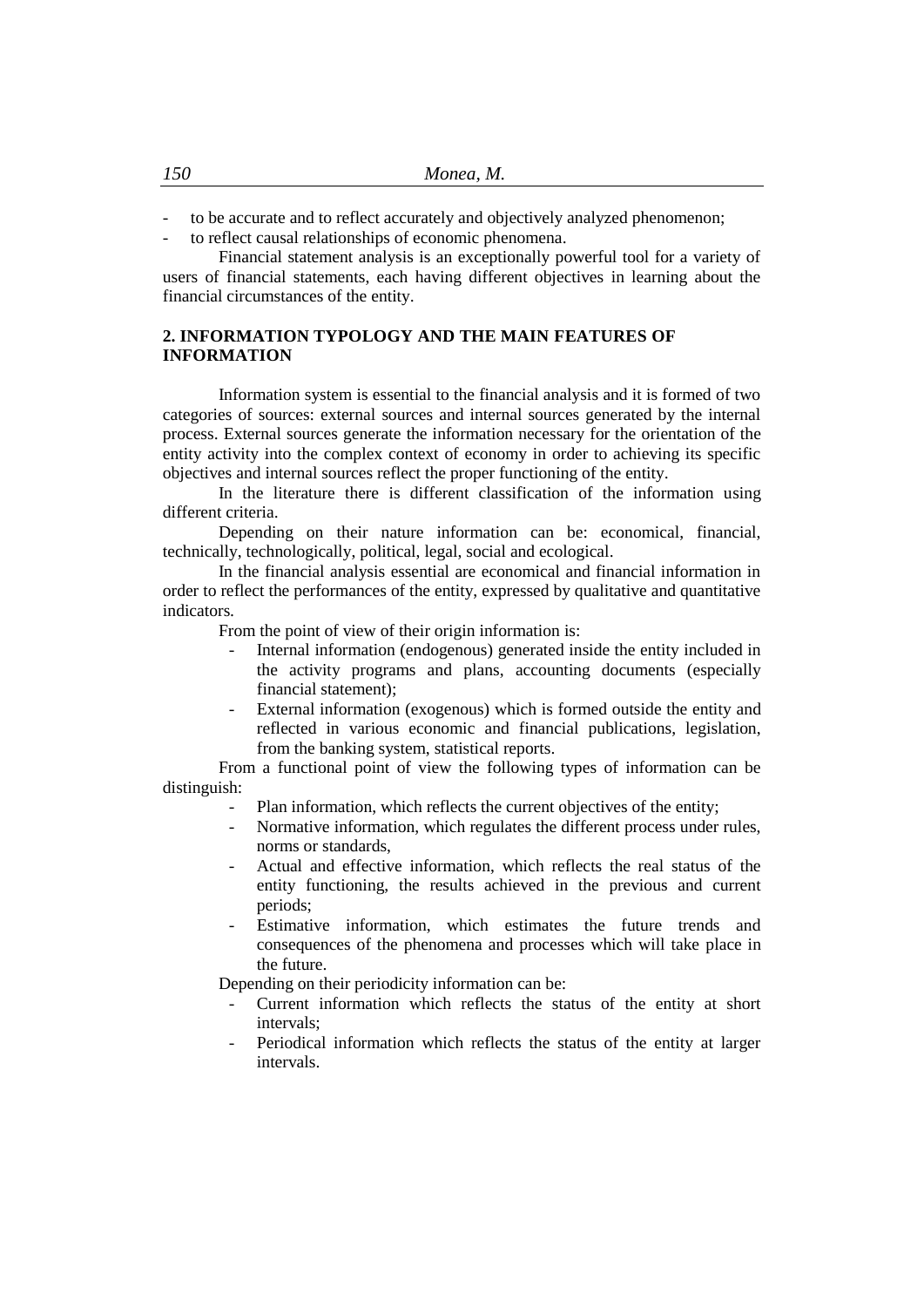Depending on their role and usefulness in managerial process, we can distinguish:

- Active information used by the decision centres which reflects current activity and can generate real measures during the activity ;
- Passive information which not generate measures or actions of the decision making process, but could be helpful for future decisions.

From the point of view of using the information (Popescu, 2009):

- Fixed information, which is used during a relatively long period (plan and normative information);
- Variable information, which reflects the dynamism of the processes and must be rapidly processed and distributed to the decision centres.

The economic and financial information must comply with the following request (Popescu, 2009):

- The usefulness of the information the information must be reliable and reasonably understandable for it to be of value to users; reliability is found in information that is free from error.
- The accuracy of the information; all the data must be correctly collected and processed and must be objectively filtered by the receiver,
- The deepness of the information: assuming a complex and complete description of the cause-effect connections of the economic phenomena, such a request increases the effectiveness of the managerial actions.
- The relevance of information an information is considered relevant if a user can better predict future consequences based on that (information about past events);
- The age of the information  $-$  the decision makers should have the information at hand anytime;
- The value of the information the use of an information must conducted to take the right decision;
- The cost of the information efficiency of the information depends also on the cost of obtaining it.

The results of the practical analysis activity work are dependent on the quality, quantity, accuracy, relevance and effectiveness of the information collected, and processed.

### **3. FINANCIAL STATEMENTS - INFORMATION SOURCE FOR FINANCIAL ANALYSIS**

Financial statements provide useful information regarding the financial position and performances of an entity, the success of its operations, the policies and strategies of management. Information is useful to a wide range of users, helping in the decision making process: owners, investors, managers, creditors, government regulators.

The qualitative features of information from financial statements are the most important attributes that reveal the usefulness of the information provided by financial statements (OMF 3055/2009):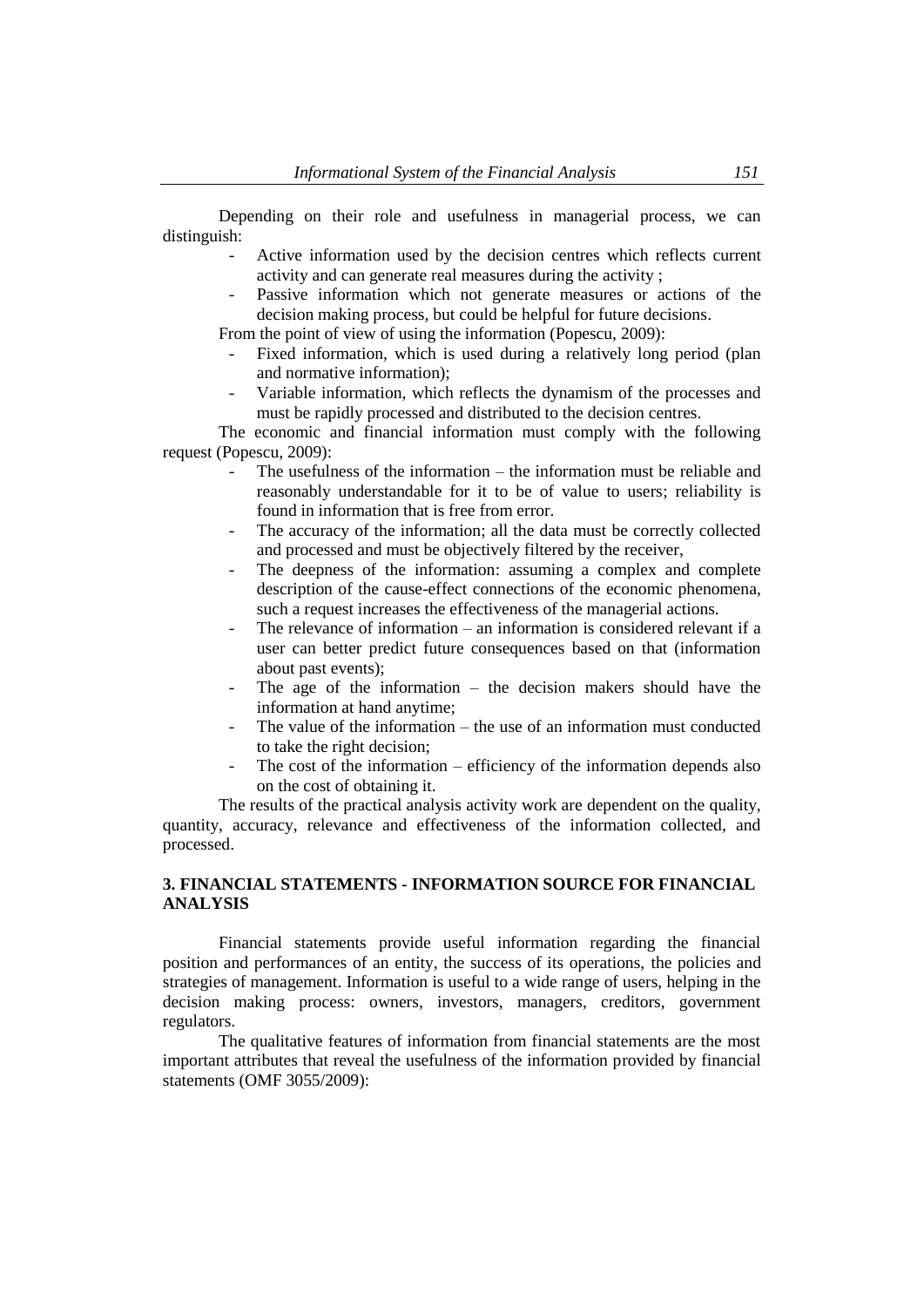- *Intelligibility* – the information offered by the financial statement must be easily understood by users; it is assumed that users have sufficient knowledge about business, economic activity, accounting discipline and have the desire to study with maximum attention all the presented information; also information about complex issues which should be included in financial statement due to their relevance in decision making process should be not excluded only because it may be not so understandable for some users.

- *Relevance* – the information must be relevant in order to satisfy informational user's needs; the relevance of information is influenced by its proper nature and significance. Information is considered significant if their omission could influence user's decisions.

- *Comparability* – measurement, quantification and presentation of the financial effect of the transactions and events should be carried out in a consistent manner within the entity and different businesses over the time. It is necessary to inform all the users about accounting policies used in preparing the financial statements, and about any change occurred in such policies, as well as about the effects of such changes. It allows the identification of trends in the financial position and performances of the entity or comparison with other entities.

- *Credibility* – the information is credible unless they contain significant errors, it is not biased, and users can trust that it represents aims accurately and what it is reasonably expected to present. In order to be credible any information from financial statement must be completed. Any omission could make the information to be false, misleading, and not to have a believable character or to became irrelevant.

Financial statements analysis and its tool and techniques provide messages that are not revealed simply by reading the financial statements (Griffn, 2009).

Financial statements are the output of an accounting period and in the same time became an input of the financial analysis and the decision-making process.

#### **3.1. The balance sheet**

The balance sheet is called also, the statement of financial position, and it is a logical starting point to assessing an entity's financial position. The balance sheet provides a wealth of valuable information about a business, especially when examined over a period of time (several years) and evaluated in relation to the other financial statements.

Balance sheet, though it shows the size of global result, it doesn't explain his origin or causes that have generated him. The balance sheet shows the classes and amounts of assets, the entity's resource structure, major classes and amounts of liabilities and equity, the capital structure, and provides information about liquidity, solvency, risk, financial flexibility.

The statement is a summary of what the entity owns and what owes to outsiders and to internal owners. By definition a balance sheet must balance and the total assets must be equal with the liabilities and equity, expressed through the accounting equation: Assets  $=$  Liabilities  $+$  Equity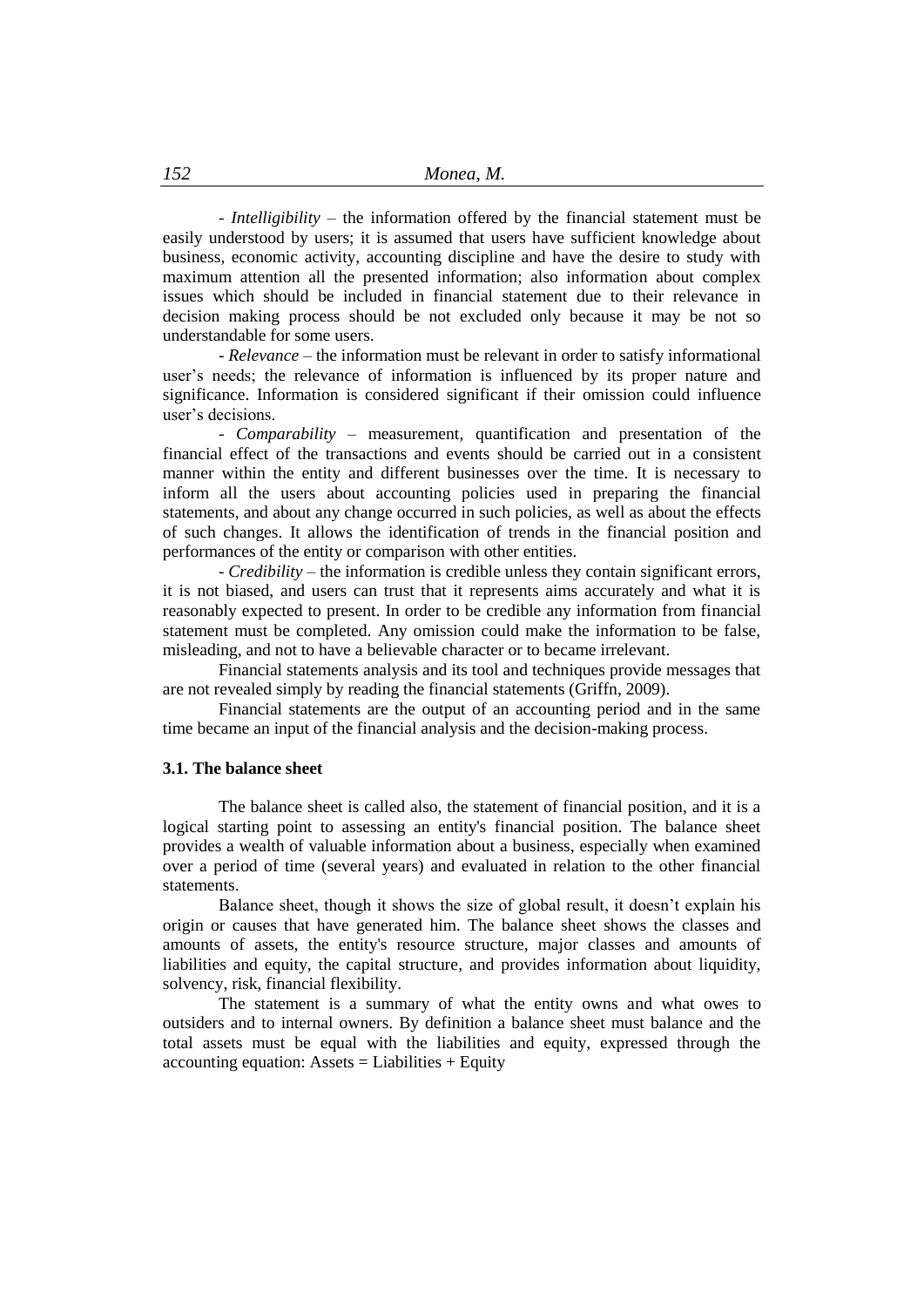The structure of balance sheet in Romania, according to OMFP.3055/2009, Accounting Regulations in Accordance with European Directives is the following:

A. Fixed Assets I. Intangible assets II. Tangible assets III. Financial assets B. Current assets I. Inventories II. Receivables III. Short-term investments IV. Cash and bank accounts C. Prepaid expenses D. Debts: amounts payable within one year G. Debts: amounts payable within more than one year H. Provisions I. Deferred income J. Capital and reserves I. Subscribed capital (presenting separately the paid-up and unpaid capital) II. Share premiums III. Revaluation reserves

IV. Reserves

V. Profit/loss carried forward

VI. Profit/loss of the financial year

Balance sheet accounts are listed in a logical manner that is dictated by generally accepted accounting principle. The formats utilized of the balance sheet make it useful to all users (analysts, investors or managers).

### **3.2. The income statement**

The income statement is a synthesis accounting document, part of the financial statement reporting enterprise financial performances during of a specified accounting period. The income statement summarizes all revenues earned and expenses of an accounting period and reports the results. The income statement is useful to determine enterprise's net profit or loss (difference between revenue and expenses).

The profit represents the main component of company's wealth and it reflects both the performance and its capacity to reinvest or allow dividends (Popescu, 2009).

The expenses are decreases of the economic benefits recorded during the accounting period, and the revenues are increases of the economic benefits recorded during the accounting period. In income statement expenses and revenues are structured by the activity in 3 segments: operational, financial and extraordinary.

The form of profit and loss account is different from one country to another according to the informational content and ways of displaying the information (Vâlceanu et.al., 2005).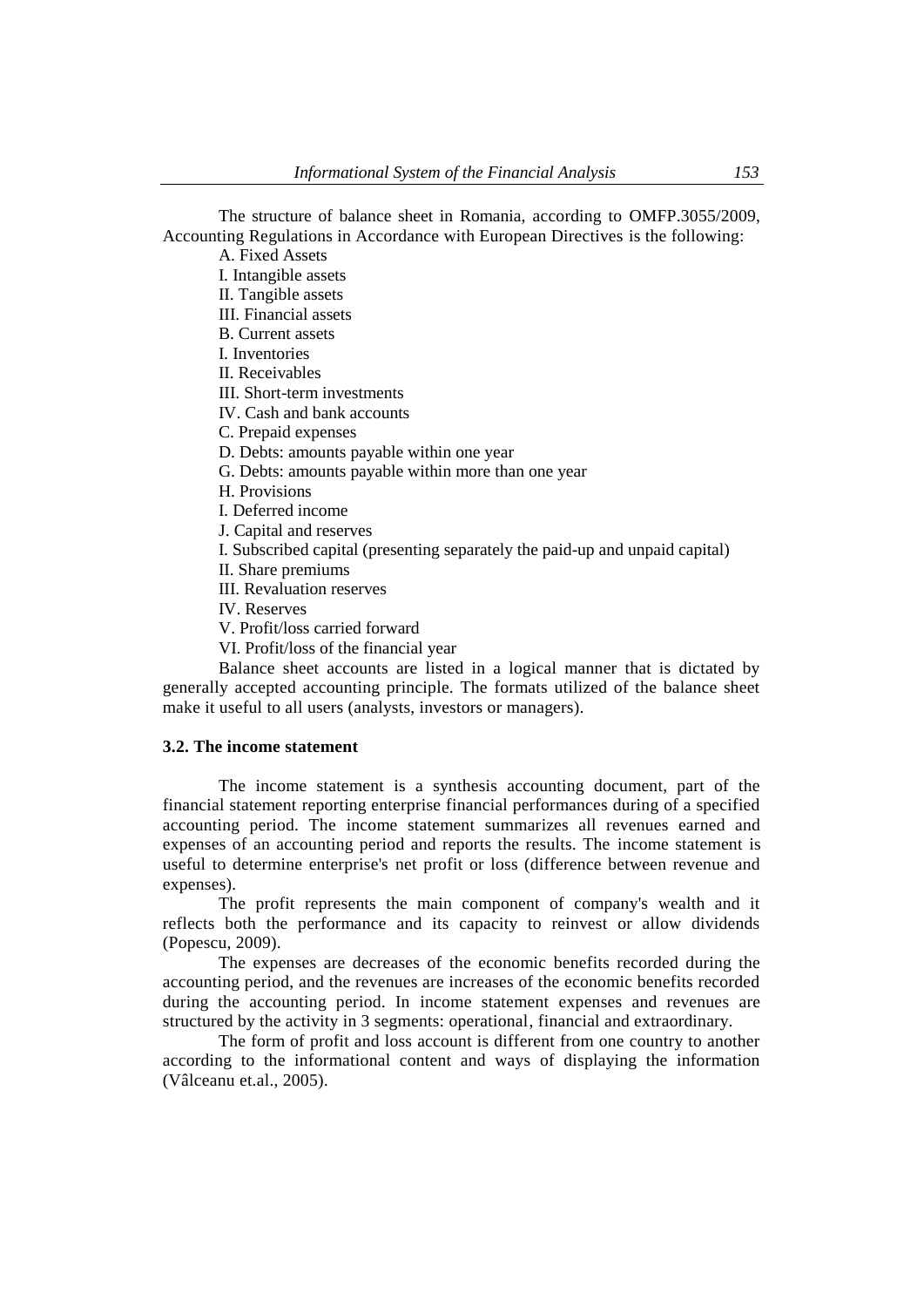According to the informational content it can distinguish:

- The profit and loss account with the presentation of the revenues and expenses by their nature;

- The profit and loss account with the presentation by the destination of operating expenses.

According to the ways of displaying the information it can distinguish:

- The profit and loss account in the form of a list (vertically) that presents the results step by step;

- The profit and loss account in the form of account (like a bilateral table) where on the left side are presented expenses and profits and on the right side are presented the revenues and losses.

In Romania, according to OMFP.3055/2009, Accounting Regulations in Accordance with European Directives, the content of the Profit and Loss Account is the following:

1. Net turnover

2. Variation in inventory of finite goods and production in progress

3. Production realized by the entity for its own purposes and capitalized

4. Other operating revenue

5. a) Expenses on raw materials and consumable materials

b) Other external expenses

6. Personnel expenses:

a) Salaries

b) Social protection expenses with a separate indication of those covering pensions

7. a) Adjusting value on fixed tangible and intangible assets

b) Adjusting value on current assets, in case of those exceeding adjusting value which are normal in the entity

8. Other operating expenses

9. Revenues from participation interest with distinct indication of those obtained from affiliated entities

10. Revenues from other investments and credentials which are part of fixed assets with distinct indication of those obtained from affiliated entities

11. Other interest receivable and similar revenues with distinct indication of those obtained from affiliated entities

12. Adjusting value on financial assets and investments held as current assets

13. Interests payable and similar expenses with distinct indication of those obtained from affiliated entities

14. Profit or loss from ordinary activity

15. Extraordinary revenues

16. Extraordinary expenses

17. Profit or loss from extraordinary activity

18. Profit tax

19. Other taxes that do not appear above

20. Profit or loss of the financial exercise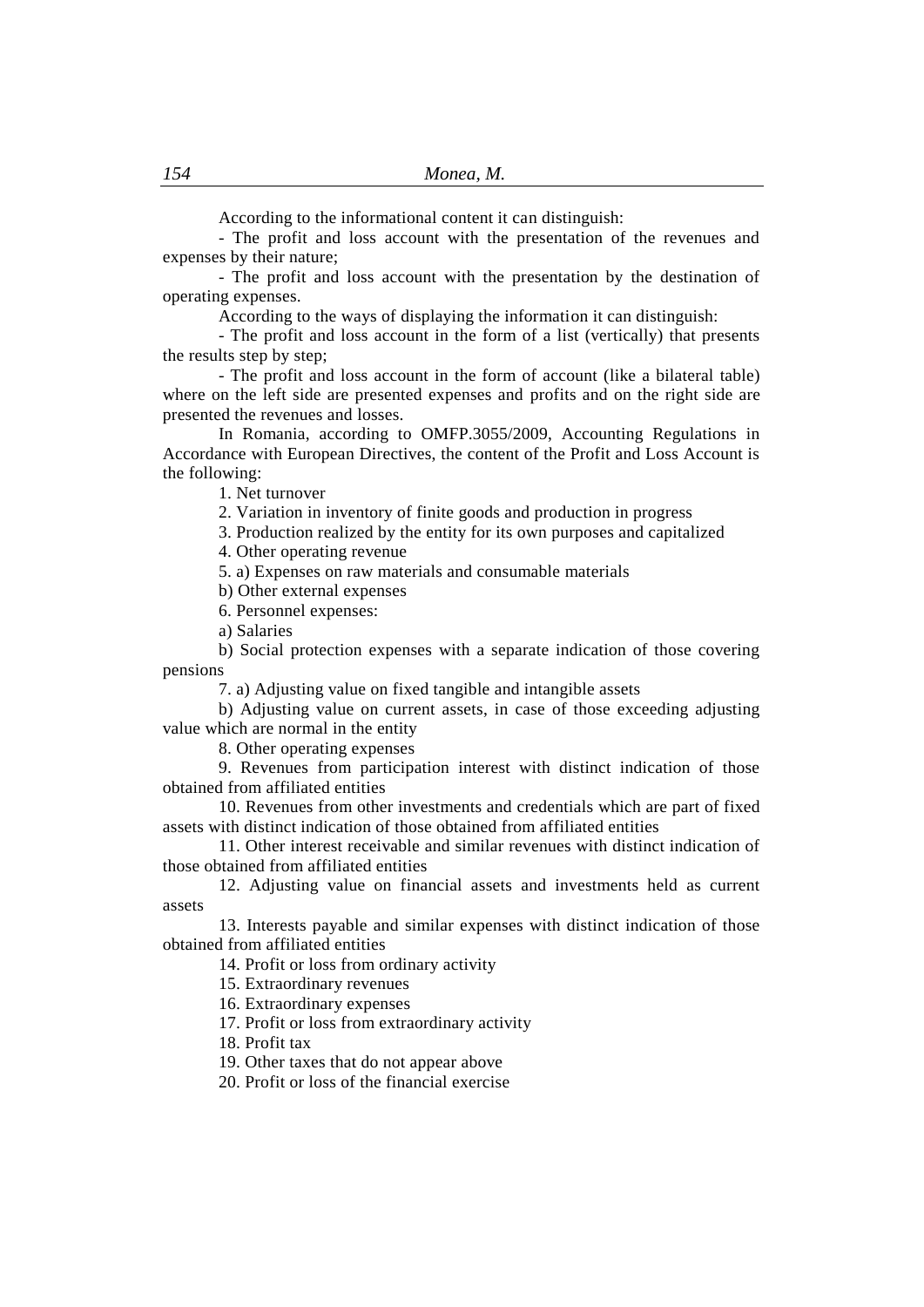In financial analysis it is used the structure of profit and loss account taking into consideration five levels corresponding to the activity types, economical, financial and extraordinary which allows the determination of the results flow as a return margins – (Petrescu, 2010).

#### **4. CONCLUSIONS**

All users of information provided by financial analysis based their decisions on these in order to: assess the management operating decisions; take decisions on transactions such as purchasing, holding or selling an investment; assess the entity's ability to meet its payment obligations; to establish the profits and dividends distributed.

The results of the financial analysis are significant dependent by: the amount of information; quality of information, the accuracy of the information and efficiency of information.

Financial analysis field of study has extended by taking into consideration the integration of entity' environment study according to the sector trends and development and analysing all information in the context of a competitive field. Due to increasing complexity of the decision making process information provided by the financial analysis is more and more considered an input of strategic diagnosis.

#### **REFERENCES:**

- **[1]. Achim, M.V.** (2011) *Analiza financiară a entității economice*, Editura Risoprint, Cluj Napoca
- **[2]. Bătrâncea, M.** (2004) *Analiza financiară a întreprinderii*, Editura Risoprint, Cluj Napoca
- **[3]. Berheci, M.** (2010) *Valorificarea raportărilor financiare*, Editura CECCAR, Bucureşti
- **[4]. Brezeanu, P.** (2007) *Analiză financiară,* Editura Meteor Press, București
- **[5]. Brezeanu, P.; Trandafil, C.M.; Huidumac, C.** (2010) *Company Financial Diagnosis in CEE Countries*, Annals of the University of Petroşani - Economics , vol X, part. III, pag. 13-25
- **[6]. Buglea, A**. (2005) *Analiza financiară. Concepte și studiu de caz*, Editura Mirton, Timișoara
- **[7]. Bușe, L.; Siminica, M.; Simion, D.** *(2010) Analiza economico-financiară,* Editura Sitech, Craiova
- **[8]. Colasse, B.** (2009) *Analiza financiară a întreprinderii* (traducere Neculai Tabără), Editura Tipo Moldova, Iași
- **[9]. Griffin, M.P.** (2009) *MBA Fundamentals. Accounting and Finance*, Kaplan Publishing, New York
- **[10]**. **Helfert, E.** (2006) *Tehnici de analiză financiară*, BMT Publishing House, Bucureşti
- **[11]**. **Helfert, E.** (2001) *Financial Analysis Tools and Techniques. A guide for Managers*, The McGraw Hills Companies, ebook
- **[12]. Miculeac, M.E.** (2007) *Analiză economico – financiară. Concepte teoretice, aplicații și teste grilă*, Editura Mirton, Timisoara;
- **[13]. Monea, M.** (2012) *Analiză financiară. Noțiuni teoretice și studii de caz*, Editura Sitech, Craiova
- **[14]. Monea, M.** (2012) *The Analysis of Indicators Concerning Performances and Financial Competitiveness*, International Multidisciplinary Symposium "Universitaria SIMPRO 2012", Field VIII - Economics, Law And Administration, Editura Universitas, Petroşani,